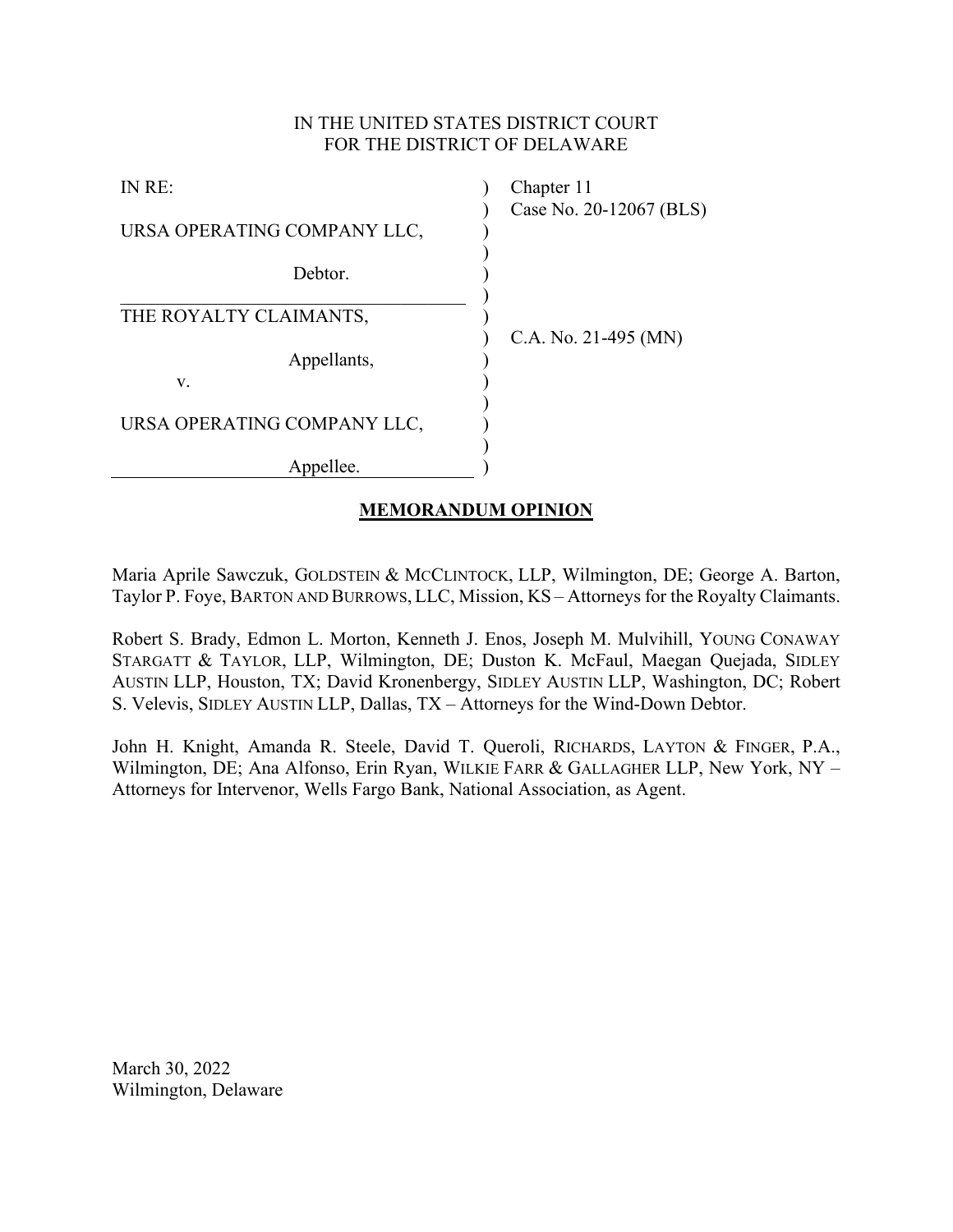**NOREIKA, U.S. DISTRICT JUDGE:**

Pending before the Court is an appeal filed by various royalty claimants ("the Royalty Claimants") with respect to the Bankruptcy Court's *Order Regarding Certain Royalty Claimants*  and Sustaining the Debtors' First Omnibus Objection to Certain Proofs of Claim, dated March 30, 202[1](#page-1-0) (*Ursa Piceance* Bankr. D.I. 18)<sup>1</sup> ("the Order"), entered in the chapter 11 cases of Ursa Piceance Operating Company LLC and certain of its affiliates, including Ursa Piceance Holdings LLC ("Ursa Holdings"), Ursa Piceance LLC, and Ursa Piceance Pipeline LLC (collectively, "the Debtors"). The Order sustained the objection of appellee ("the Wind-Down Debtor") to the Royalty Claimants' claims and reclassified those claims as general unsecured claims for purposes of their treatment under the Debtors' confirmed plan of reorganization. For the reasons set forth herein, the Court will affirm the Order.

## **I. BACKGROUND**

## **A. The Debtors**

In 2012, Debtors were formed to operate oil and natural gas properties primarily located in the Piceance Basin, Colorado, acquired from Antero Resources Piceance LLC and Antero Resources Pipeline LLC (together, "Antero"). (*Ursa Piceance* Bankr. D.I. 2). In December 2012, Ursa Holdings, as borrower, certain other Debtors, as guarantors, Wells Fargo Bank, National Association, as administrative agent ("Prepetition RBL Agent"), and certain lenders ("Prepetition RBL Lenders") entered into a Credit Agreement, dated December 21, 2012 ("Prepetition RBL Credit Facility"). (*Id*. ¶ 22). Debtors' obligations under the Prepetition RBL Credit Facility

<span id="page-1-0"></span><sup>1</sup> The docket of the Chapter 11 cases captioned *In re Ursa Piceance Holdings, et al*., Case No. 20-12065 (BLS) (Bankr. D. Del.) is cited herein as "*Ursa Piceance* Bankr. D.I. \_\_," and the docket of the Chapter 11 case captioned *In re Ursa Operating Company LLC*, Case No. 20-12067 (BLS) (Bankr. D. Del.) is cited herein as "*Ursa Operating* Bankr. D.I. \_\_."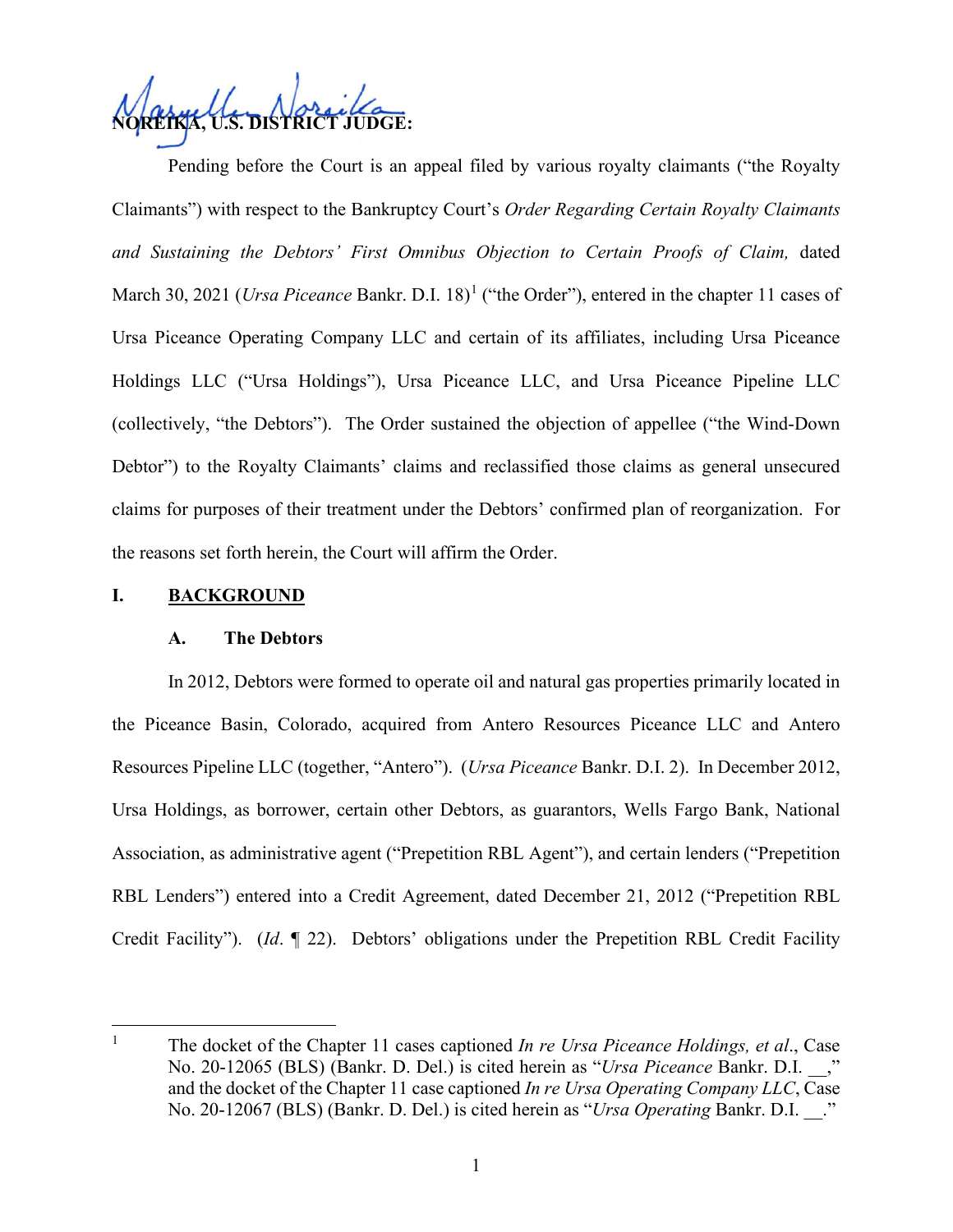("Prepetition RBL Obligations") were secured by substantially all of the Debtors' assets. (*Id*.). On the Petition Date, Debtors owed an aggregate principal amount of approximately \$209 million on account of the Prepetition RBL Credit Facility. (*Id*. ¶ 23).

In 2018, as natural gas prices declined, Debtors encountered liquidity issues. (*Id*. ¶ 35). In December 2018, Debtors retained various professionals to explore options available to address their liquidity issues, including potential sale of the business, financing transactions, and loan restructuring. In July 2020, Debtors made the decision to pursue a sale process with the aim of consummating an asset sale under section 363 of the Bankruptcy Code. (*Id*. ¶ 38).

#### **B. The Chapter 11 Cases**

On September 2, 2020 ("the Petition Date"), Debtors filed voluntary petitions for relief under chapter 11 of the Bankruptcy Code. On the Petition Date, the Debtors had \$2,281,352.97 in a bank account where they received their primary revenues ("the Revenue Account"). (*Ursa Piceance* Bankr. D.I. 439) ("Suppl. Chronister Decl."). This amount represented all of the funds held by the Debtors on the Petition Date. (*Id*. ¶ 8). The total funds held by all the Debtors on the Petition Date was \$2,688,810.00, and all funds were pledged as security for the Prepetition RBL Obligations. (*Id*.). The Bankruptcy Court authorized the Debtors to enter into a debtor-inpossession ("DIP") financing facility (*Ursa Piceance* Bankr. D.I. 123) ("the Final DIP Order"). The DIP facility was secured by first-priority liens on all of the Debtors' assets, including all cash, and Debtors' obligations under the Final DIP Order were allowed superpriority claims. (*Id*. ¶¶ 2(j),  $(k), (m), (n)$ .

On September 29, 2020, the Bankruptcy Court approved bidding procedures to govern a sale process for all or substantially all of the Debtors' assets. (*Ursa Piceance* Bankr. D.I. 124). The sale process resulted in the selection of a bid by third-party Terra Energy Partners LLC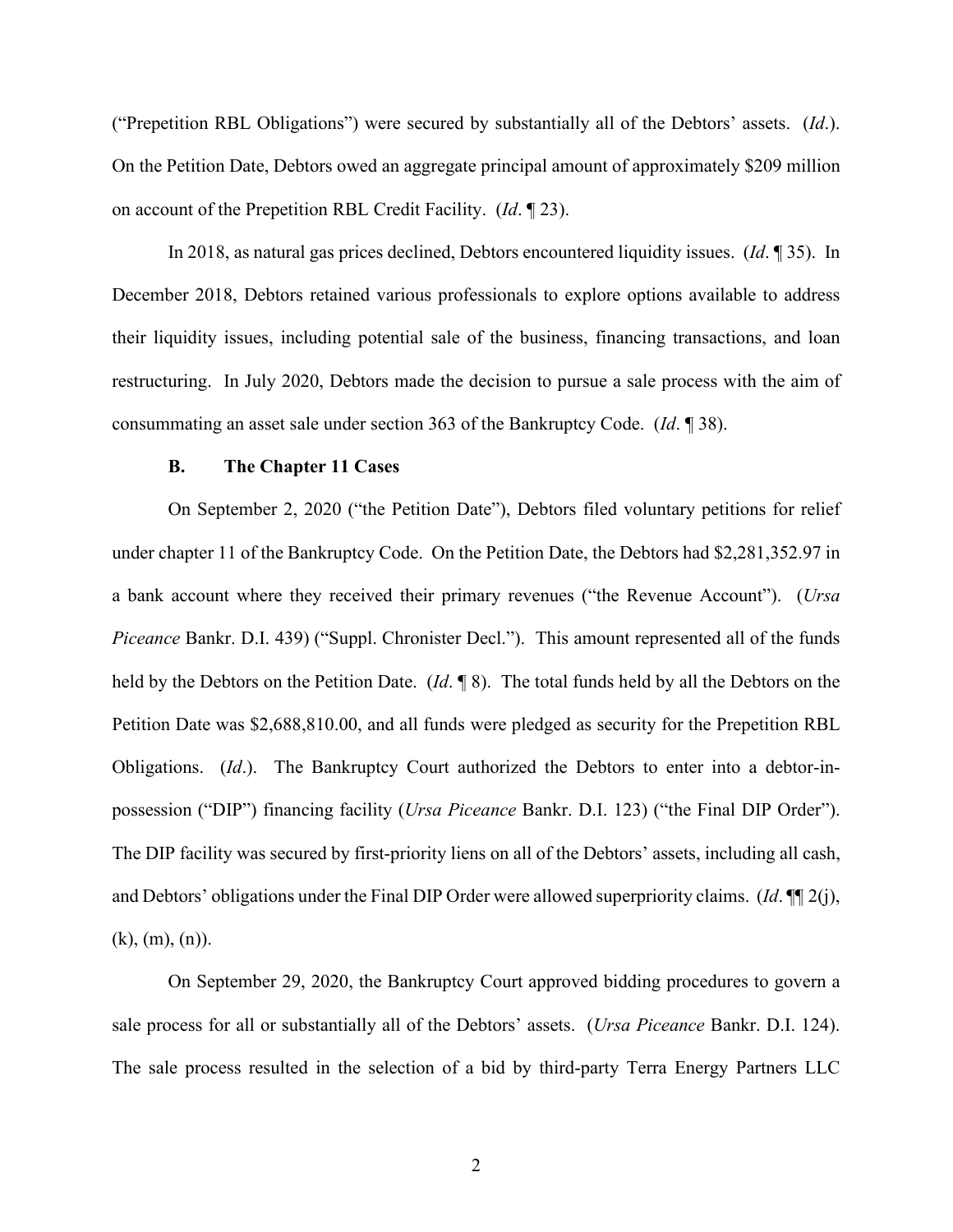("Terra") in the amount of \$60 million, as the baseline bid for an auction approved at the direction of the Bankruptcy Court. Other bidders declined to top Terra's baseline bid at the auction, and Terra's \$60 million bid was determined to be the highest and best offer. (*Id*. at Bankr. D.I. 230). The sale closed on December 22, 2020. (*Id*., Bankr. D.I. 332). In connection with the sale, the Debtors received \$47,095,235.78 ("the Sale Proceeds"). (Suppl. Chronister Decl. ¶ 13). Those proceeds were deposited into the Revenue Account, which held \$5,205,252.83 prior to the deposit of the proceeds. (*Id*.). These amounts were materially insufficient to fully repay the over \$259 million owed to the Prepetition RBL Lenders.

## **C. The Royalty Claimants**

As part of their business model, Debtors entered into many oil and gas leases with property owners. The leases provide those property owners with the right to receive royalties on account of proceeds from the sale of hydrocarbons from wells on their properties. The underlying dispute arises from the Royalty Claimants' allegations that Antero and the Debtors wrongfully deducted operating expenses from royalties owed to the Royalty Claimants in the amount of approximately \$24 million. Debtors disputed that any deductions they may have applied were wrongfully withheld but rather were applied in accordance with the terms of the applicable lease or state law. Beginning in 2016, certain of the Royalty Claimants filed both individual lawsuits and class actions in Colorado state court asserted royalty underpayments. As of the Petition Date, the Colorado litigation remained in its infancy. The issues initially raised in the Colorado state court were effectively put before the Bankruptcy Court as a core proceeding for consideration and disposition of the Royalty Claimants' claims.

On October 26, 2020, the Bankruptcy Court entered an order setting the deadline for all creditors, except governmental entities, to file proofs of claims ("the Bar Date"). (*Ursa Piceance*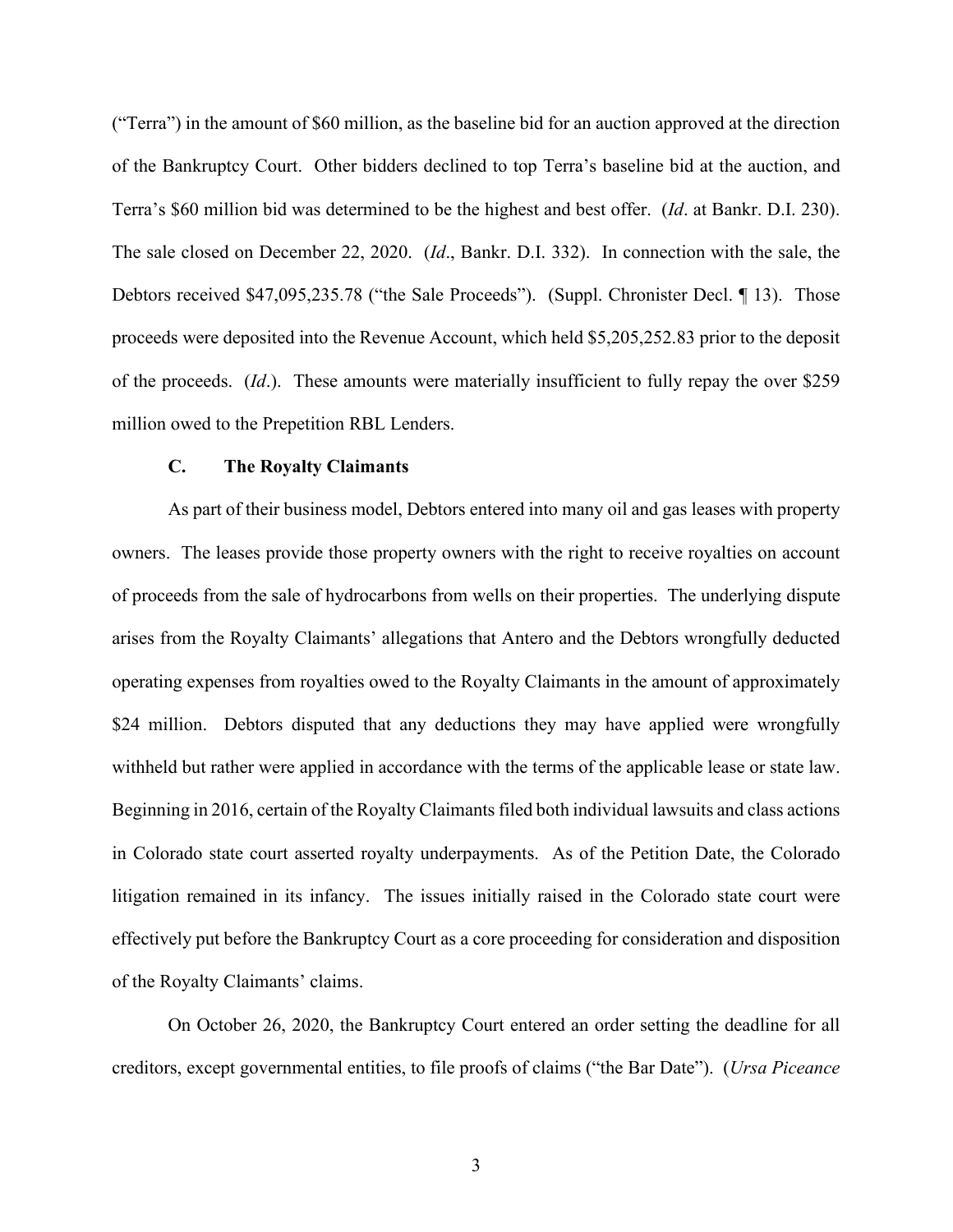Bankr. D.I. 188). The Royalty Claimants filed multiple proofs of claim both before and after the Bar Date. The record reflects that the Royalty Claimants initially filed their claims as secured claims based on the assertion that applicable state law gave them liens on proceeds received or held by the Debtors. On December 17, 2020, the Debtors filed their *First (1st) Omnibus (Substantive) Objection to the Classification of Claims Pursuant to Section 502 of the Bankruptcy Code, Bankruptcy Rule 3007, and Local Rule 3007-1* ("the Claim Objection"), seeking, among other things, reclassification of the claims filed by the Royalty Claimants. (*Id.*, Bankr. D.I. 331).

The Debtors objected to the classification of these claims as secured contending, first, that state law did not confer secured status on the claims, and second, that even if the Royalty Claimants held security interests, their liens would be unperfected and, therefore, fall behind hundreds of millions of dollars of unpaid senior secured claims. The Debtors sought to reclassify the claims as general unsecured claims that would share pro rata under the Debtors' plan in distributions from a fund for unsecured claims in the amount of approximately \$500,000. The Royalty Claimants subsequently abandoned their contention that they are secured creditors, but filed a response to the Claim Objection on December 31, 2020, arguing that any royalty shortfalls owed to the Royalty Claimants are monies held in trust by the Debtors for the Royalty Claimants' benefit and are not property of the Debtors' estate. (*Id*., Bankr. D.I. 337).

On January 6, 2021, the Bankruptcy Court confirmed the Wind-Down Debtors' plan of reorganization. (*Id*., Bankr. D.I. 363). The order confirming the plan was entered on January 8, 2021. (*Id*., Bankr. D.I. 365).

#### **D. Property of the Estate Litigation**

Starting on January 8, 2021, the Royalty Claimants filed various adversary proceedings ("the Adversary Proceedings") asserting damages for breach of contract and asking for declaratory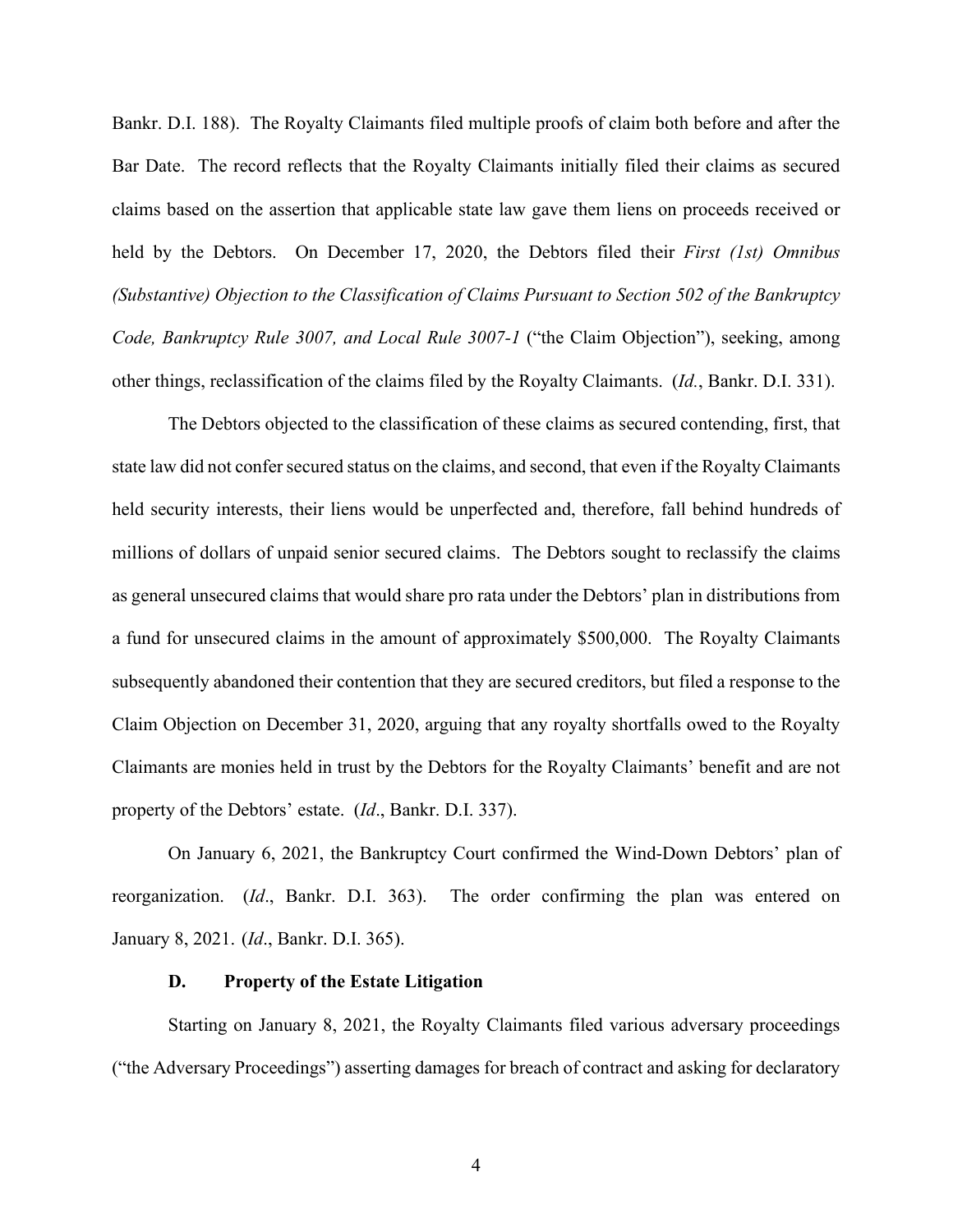relief that cash in possession of the Wind-Down Debtor was not property of the estate.<sup>[2](#page-5-0)</sup> (Id., Bankr. D.I. 18-2 (listing adversary proceedings filed by the Royalty Claimants)). On January 13, 2021, the Wind-Down Debtor filed a reply in support of their Claim Objection, arguing that the property of the estate issue was not properly brought before the Bankruptcy Court with respect to the Claim Objection and should instead be addressed through the Adversary Proceedings. The Bankruptcy Court held a status conference on January 19, 2021 to discuss a procedure for adjudication of the parties' disputes. (*Id.,* Bankr. D.I. 425). The parties entered into a stipulation related to their disputes and later amended such stipulation to reflect the rescheduling of hearings and deadlines (*id.* Bankr. D.I. 424, 466) (respectively, "the Stipulation" and "the Amended Stipulation"). Among other things, the parties agreed that, prior to adjudication of the merits of the Royalty Claimants' claims, they would ask the Bankruptcy Court to "consider whether the monies which the Royalty Claimants seek to recover on their royalty underpayment claims against Ursa constituted money that is not property of the Wind-Down Debtors' estate" and "the amount of reserves, if any, that shall be maintained by the Wind-Down Debtors until the resolution of the Adversary Proceedings." (Stipulation ¶ 6-7). Under the agreed procedure, the Bankruptcy Court was not asked to determine whether any amounts were deducted by the Debtors in violation of leases or state law, nor was it asked to make a determination as to any amounts relating to specific claimants.

The parties also agreed that declarations could be filed prior to the hearing on such issues. (*Id*. ¶ 6). The Wind-Down Debtor filed the *Supplemental Declaration of Jamie Chronister in Support of Wind-Down Debtors' Reply in Support of First (1st) Omnibus (Substantive) Objection* 

<span id="page-5-0"></span><sup>2</sup> *Ursa Piceance* Bankr. D.I. 367, 381, 382, 383, 384, 385, 386, 387, 388, 389, 390, 391, 392, 393, 394, 394, 396, 397, 428 (complaints initiating adversary proceedings).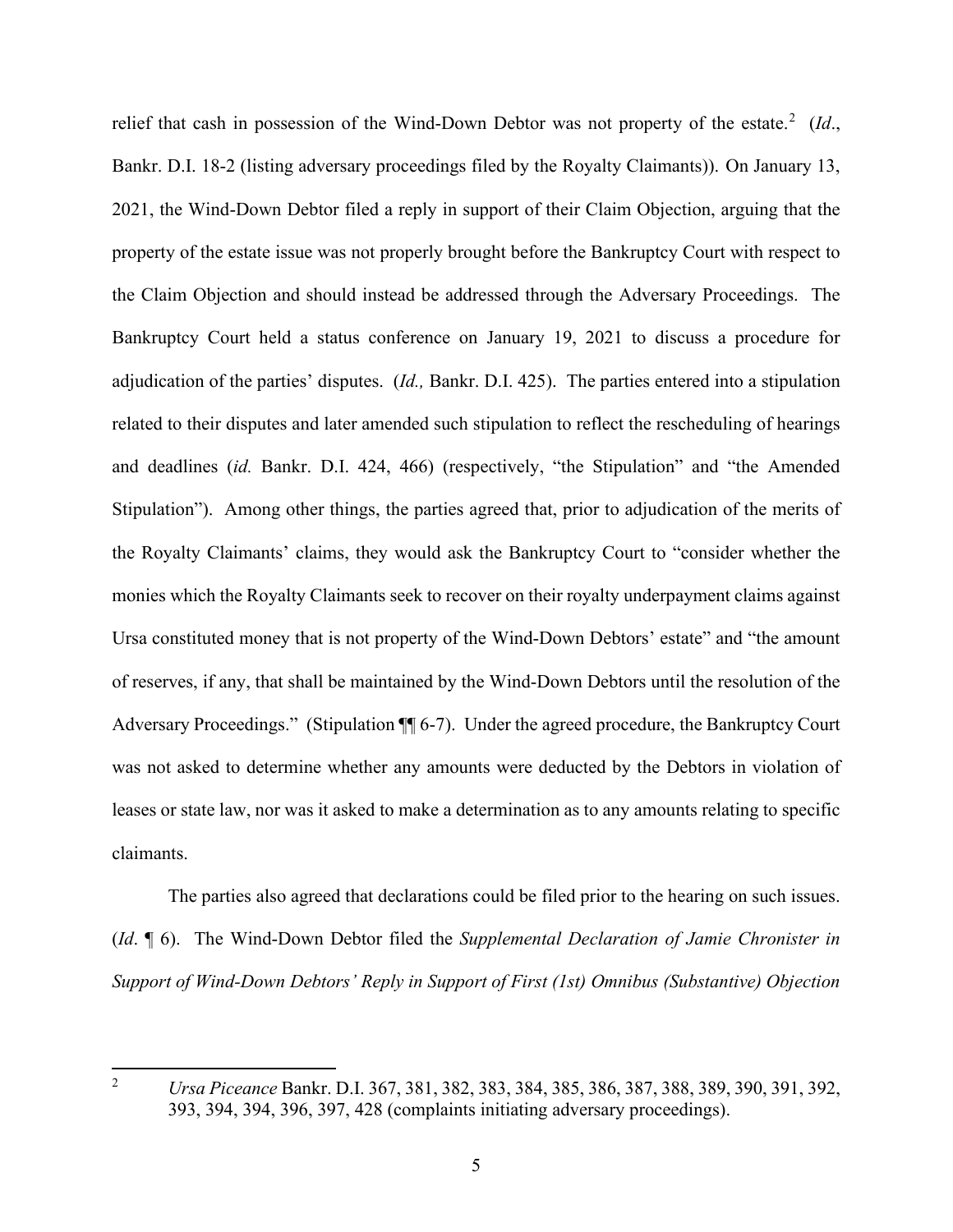*to Claims Pursuant to Section 502 of the Bankruptcy Code, Bankruptcy Rule 3007, and Local Rule 3007-1*. (*Ursa Piceance* Bankr. D.I. 439). The Royalty Claimants filed the *Declaration of Donald Phend in Support of the Royalty Owners' Response in Opposition to Ursa Operating Company, LLC's First Omnibus (Substantive) Objection to the Classification of Claims Pursuant to Section 502 of the Bankruptcy Code, Bankruptcy Rule 3007, and Local Rule 3007-1*. (*Id.*, Bankr. D.I. 443). The Prepetition RBL Agent also filed its *Objection to Certain Relief Requested by Royalty Claimants Against Collateral in the Wind-Down Debtors' Possession* on behalf of the Prepetition RBL Lenders*.* (*Id*., Bankr. D.I. 438).

#### **E. The Bench Ruling and Order**

On March 8, 2021, the Bankruptcy Court held a hearing solely on the issues agreed upon in the Stipulation. (*Ursa Piceance* Bankr. D.I. 480 ("3/8/21 Tr.")). On March 11, 2021, the Honorable Brendan L. Shannon convened a hearing and issued a bench ruling, holding that the Royalty Claimants are holders of general unsecured claims and are not beneficiaries of a trust, and rejecting the Royalty Claimants' arguments that the Wind-Down Debtor holds funds that are not property of the estate. (*Id.,* Bankr. D.I. 482 ("3/11/21 Tr.")).

Judge Shannon determined, *inter alia*, that Section 1-203 of the Colorado Uniform Commercial Code, which stands for the proposition that a lessor of goods retains a residual interest and title in the goods, did not support the Royalty Claimants' trust theory, as that section applies only to leases of goods and does not apply to underground oil and gas or to money. (*See id*. at 8:2- 14). Judge Shannon further determined that although the "claims arise out of the contractual relationship by virtue of the many oil and gas leases that they entered into with the debtors" (*id*. at 7:22-24), the leases at issue did not demonstrate any retained ownership by the lessor or an expectation of a trust relationship with the lessee. (*Id*. at 8:15-18; *see id*. at 11:17-19 ("the contracts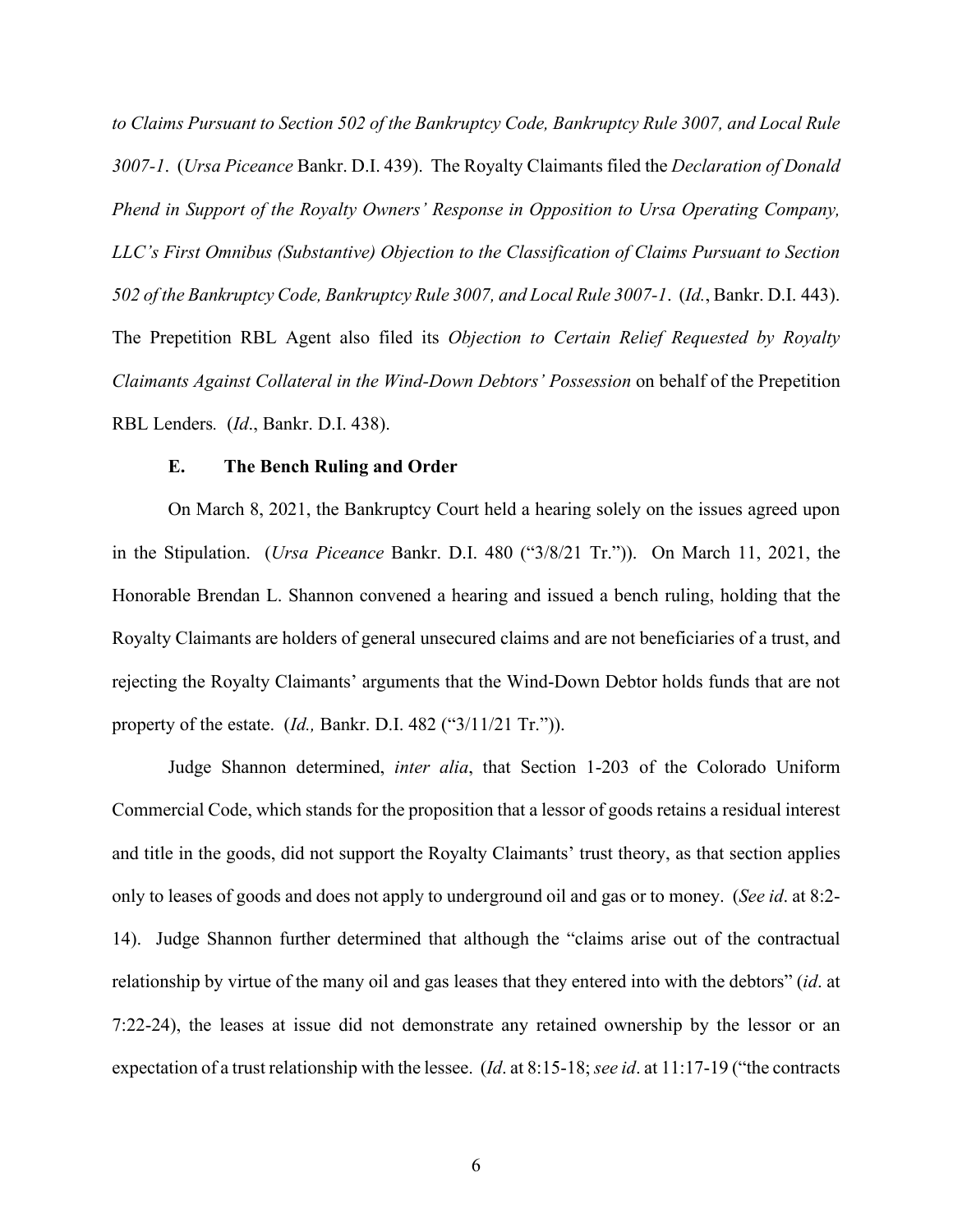do not indicate or permit an inference that the debtor/lessee was holding funds or monies exclusively for the benefit of the lessors")). Judge Shannon further determined that the facts of the *SemCrude* case,<sup>[3](#page-7-0)</sup> relied upon by the Royalty Claimants for the proposition that that oil sale proceeds are held in trust for royalty owners, were not analogous to the facts of the case before it. (*Id*. at 9:10-10:1). Having resolved those issues, the Bankruptcy Court turned to the constructive trust argument, in which the Royalty Claimants sought imposition of a constructive trust, "a court imposed remedy for wrongful conduct and to prevent unjust enrichment" which is "not favored in bankruptcy." (*Id*. at 11:5-9). Judge Shannon noted:

> As a threshold matter, given that the parties respective rights arise from the formal contractual relationship it is difficult to perceive, as a matter of law, how a constructive trust would or should be imposed here, given that if Ursa failed to make payments it was obligated to make under the lease the remedy would appear to lie not in equity, but at law in action for breach of contract.

(*Id*. at 11:10-16). Finally, Judge Shannon addressed the Royalty Claimants' misplaced reliance on a ruling made in the *Extraction Oil & Gas*[4](#page-7-1) case. (*Id*. at 12:10-12). Having determined that the Royalty Claimants are holders of general unsecured claims and are not beneficiaries of a constructive trust, the Bankruptcy Court sustained the Debtors' Claim Objection. The Bankruptcy Court entered the Order on March 30, 2021, which stayed any rights derived from the Order for 14 days. (*Ursa Piceance* Bankr. D.I. 18).

# **F. The Appeal and Stay Motions**

On April 2, 2021, the Royalty Claimants filed their appeal of the Order and also filed their *Emergency Motion for Stay Pending Appeal* in the Bankruptcy Court (*Ursa Operating* Bankr.

<span id="page-7-0"></span><sup>3</sup> *In re SemCrude, L.P.*, 418 B.R. 98 (Bankr. D. Del. 2009).

<span id="page-7-1"></span><sup>4</sup> *In re Extraction Oil & Gas, Inc., et al*., No. 20-11548 (CSS) (Bankr. D. Del.)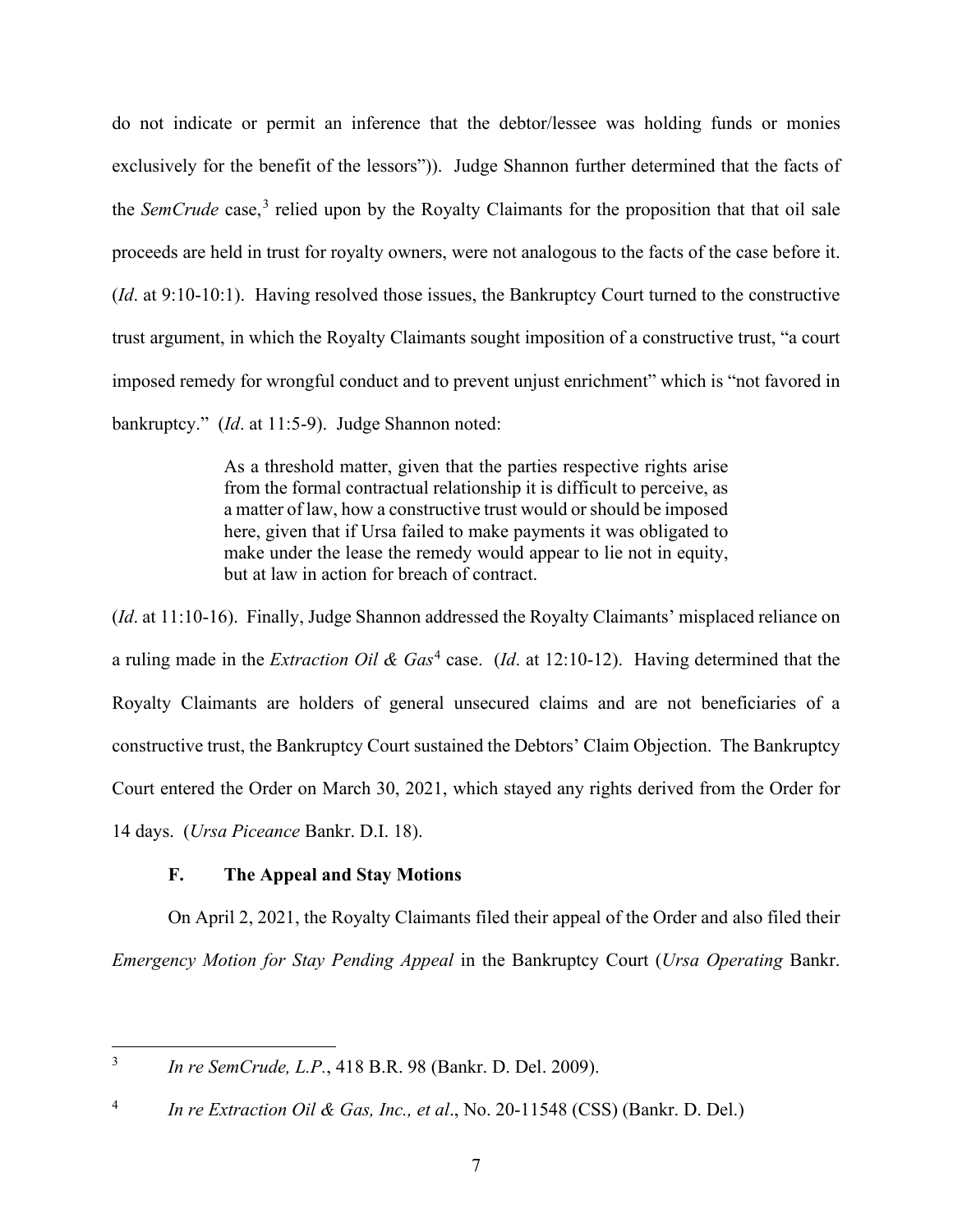D.I. 22) ("the Bankruptcy Motion for Stay"). On April 13, 2021, the Bankruptcy Court held a hearing on the Bankruptcy Motion for Stay. At the hearing, the Bankruptcy Court held that the Royalty Claimants did not meet their burden for the imposition of a stay. (*Id.,* Bankr. D.I. 36 (" $4/13/21$  Tr."). Finding no predicate for the relief sought – a trust or a constructive trust – Judge Shannon noted:

> it was difficult for me to perceive how [such relief] might be available as a matter under contract law. And we can debate whether or not Colorado law does or does not permit the imposition of a constructive trust. *But that was not the predicate or the exclusive basis for my ruling*. I went through the arguments and the case law that had been identified by the parties. I found that there was no case law existing under Colorado law or otherwise that would have supported the relief that was being sought.

(*Id.* at 33:16-34:4) (emphasis added). The following day, the Bankruptcy Court issued an order denying the Bankruptcy Motion for Stay but including a 21-day stay of the Order. (*Id.,* Bankr. D.I. 37). On April 16, 2021, the Royalty Claimants also filed a motion for stay pending appeal in this Court. On May 4, 2021, the Court issued a Memorandum Opinion denying the motion for stay pending appeal and permitting Wells Fargo Bank, National Association, as Agent for the RBL Lenders, to intervene in the appeal. (D.I. 21).

The merits of the appeal are fully briefed. (D.I. 27, 28, 29, 31, 32). The Court did not hear oral argument because the facts and legal arguments are adequately presented in the briefs and record, and the decisional process would not be significantly aided by oral argument.

## **II. JURISDICTION AND STANDARD OF REVIEW**

The Order classifying the Royalty Claimants' claims as general unsecured claims is a final order, and the Court has jurisdiction over this appeal pursuant to 28 U.S.C. § 158(a). On appeal, district courts "review the bankruptcy court's legal determinations *de novo*, its factual findings for clear error and its exercise of discretion for abuse thereof." *In re Trans World Airlines, Inc*.,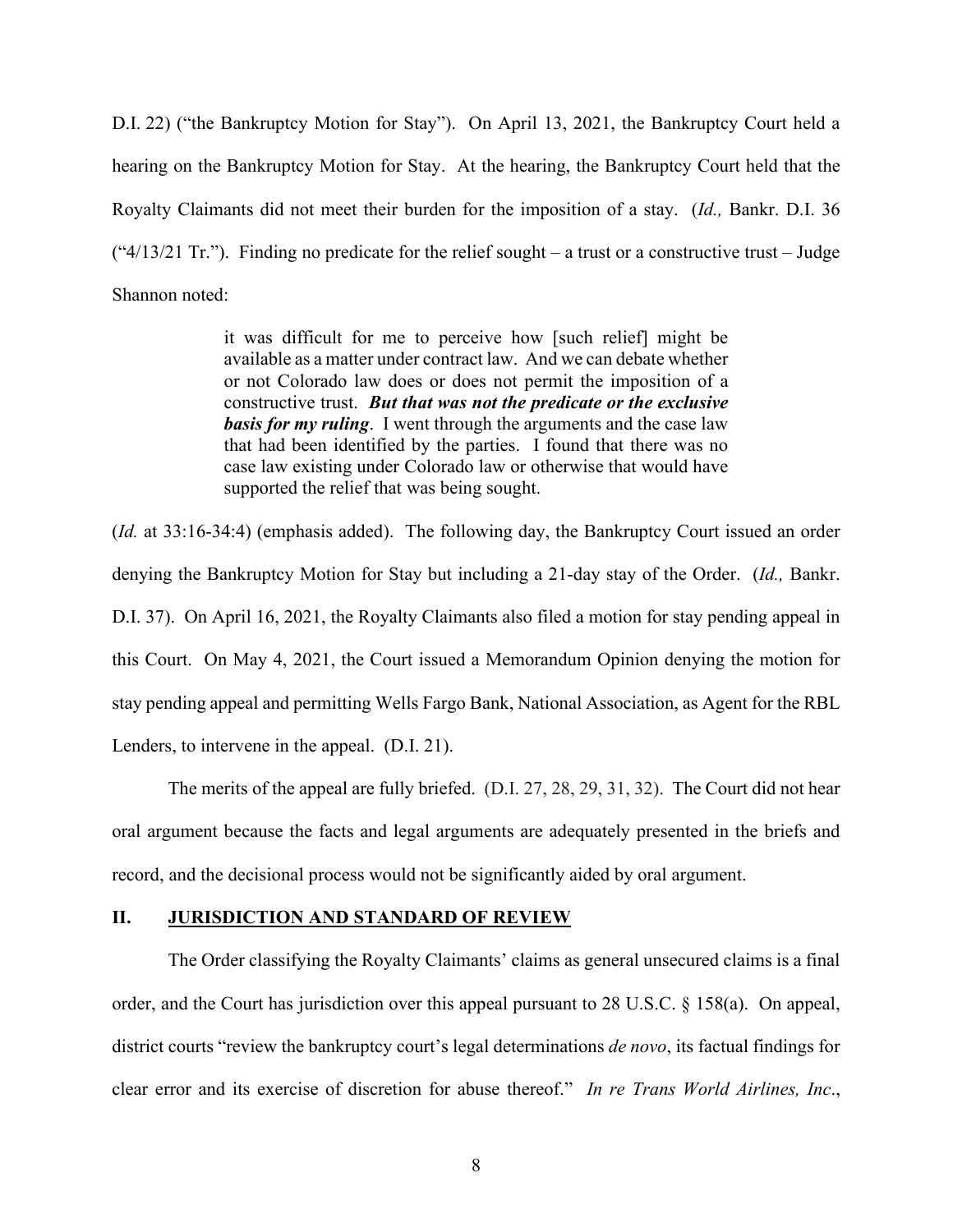145 F.3d 124, 131 (3d Cir. 1998). This Court reviews *de novo* the Bankruptcy Court's legal determination as to whether any underpaid royalties constitute property of the Debtors' bankruptcy estate, and that there is no legal basis for the imposition of a constructive trust. *Goody's Family Clothing v. Mountaineer Prop. Co. II, LLC*, 401 B.R. 656, 661 (D. Del. 2009) (holding that where an appeal only presents questions of law, the District Court is to exercise *de novo* review of the Bankruptcy Court's rulings), aff'd *sub nom.*, *In re Goody's Family Clothing, Inc.*, 610 F.3d 812 (3d Cir. 2010).

## **III. ANALYSIS**

#### **A. Property of the Estate**

Following Debtors' sale of substantially all of their assets, all of which were encumbered by the Prepetition RBL Lenders' liens and security interests, the only assets remaining in the Wind-Down Debtor's estate was the cash proceeds of the Prepetition RBL Lenders' collateral. Pursuant to the Wind-Down Debtors' confirmed plan, these cash proceeds were to be distributed to the Prepetition RBL Secured Parties. These proceeds, which were a fraction of the outstanding Prepetition RBL Obligations, were the only available source of recovery for the Prepetition RBL Secured Parties.

Having abandoned their argument that their claims were secured, Appellants sought a determination that any royalty shortfalls are monies held in trust by the Debtors for the Royalty Claimants' benefit and are not property of the Wind-Down Debtor's estate. (*Id*., Bankr. D.I. 337). The Royalty Claimants argued that, under Colorado law, the leases gave them an ownership right over the hydrocarbons and the associated proceeds; therefore, the Royalty Claimants contended, when Debtors received proceeds from sale of hydrocarbons, Debtors held the amounts representing royalty obligations in trust for the Royalty Claimants and did not hold title to those funds in any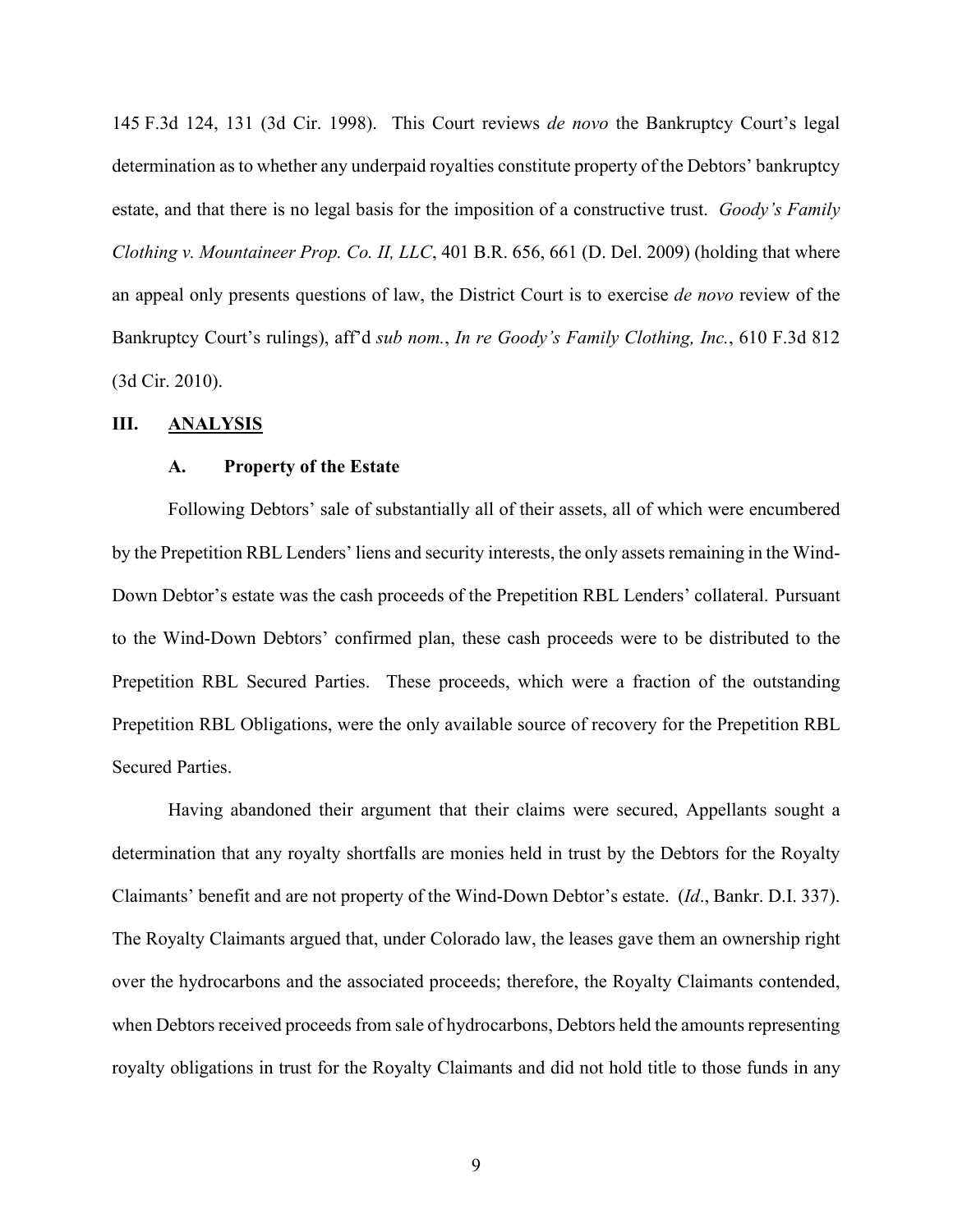respect. The Royalty Claimants alleged neither an express or statutory trust. Rather, Royalty Claimants requested that the Bankruptcy Court impose the equitable remedy of the imposition of a constructive trust.

Property held by a debtor is presumed to be property of the estate. *Skilled Nursing Professional Services, A Division of Skilled Nursing Home Care, Inc. v. Sacred Heart Hosp. of Norristown (In re Sacred Heart Hospital of Norristown),* 175 B.R. 543, 555 (Bankr. E.D. Pa. 1994). Royalty Claimants' argument is premised on § 541(d) of the Bankruptcy Code which states, in relevant part:

> (d) Property in which the debtor holds, as of the commencement of the case, only legal title and not an equitable interest . . . becomes property of the estate under subsection  $(a)(1)$  or  $(2)$  of this section only to the extent of the debtor's legal title to such property, but not to the extent of any equitable interest in such property that the debtor does not hold.

11 U.S.C. § 541(d). Thus, courts have concluded that property which a debtor holds in trust (express or constructive) for another does not become property of the estate when the debtor files for bankruptcy. *See, e.g., In re Columbia Gas Systems, Inc.,* 997 F.2d 1039, 1059 (3d Cir. 1993) ("Congress clearly intended the exclusion created by  $\S$  541(d) to include not only funds held in express trust, but also funds held in constructive trust"). As the Bankruptcy Court correctly observed, imposition of a constructive trust is a court-imposed remedial device to prevent unjust enrichment. (3/11/21 Tr. 11:2-9). "[P]arties seeking to prove a trust relationship typically bear a very heavy burden of proof under both state and federal law." *In re SemCrude, L.P.*, 418 B.R. 98, 106 n.5 (Bankr. D. Del. 2009).

In general, "to establish rights as a trust recipient, a claimant must make two showings: (1) demonstrate that the trust relationship and its legal source exist, and (2) identify and trace the trust funds if they are commingled." *Goldberg v. New Jersey Lawyers' Fund,* 932 F.2d 273, 280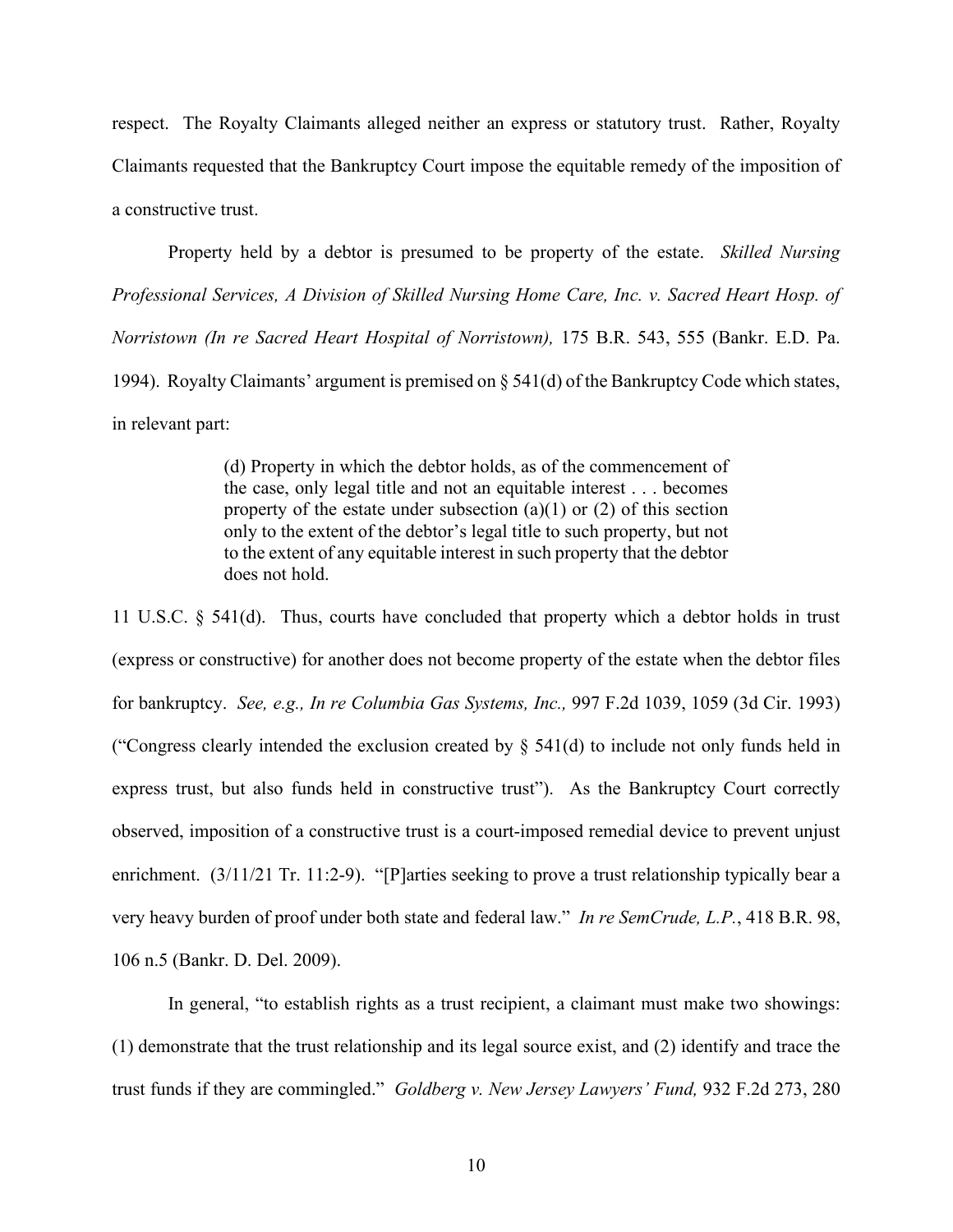(3d Cir. 1991); *In re Columbia Gas Sys. Inc.,* 997 F.2d 1039, 1063 (3d Cir.1993) ("beneficiaries of trust funds bear the burden of identifying and tracing their trust property"), *cert. denied* 114 S. Ct. 1050 (1994). The Third Circuit teaches that we look to state law to determine whether the claimant has shown a trust relationship, but that we look to federal law to determine whether the claimant has traced and identified the trust funds. *City of Farrell v. Sharon Steel Corp*., 41 F.3d 92 (1994) (citing *Goldberg,* 932 F.2d at 280); *see also Universal Bonding Ins. Co. v. Gittens and Sprinkle Enterprises, Inc.,* 960 F.2d 366, 369 (3d Cir. 1992); *In re Visiting Nurse Ass'n v. Bowen,*  143 B.R. 633, 641 (W.D. Pa. 1992) ("Once a bankruptcy court makes a determination concerning whether a debtor has any legal or equitable interest in property based upon applicable state law, whether the property will come into the estate is a federal question.") (internal quotations and citations omitted), *aff'd,* 986 F.2d 1410 (3d Cir.1993) (table).

The Bankruptcy Court noted that the Royalty Claimants' claims arise out of their "contractual relationship by virtue of the many oil and gas leases" yet the leases at issue do not "demonstrate any retained ownership by the lessor or an expectation of a trust relationship with the lessee." (3/11/21 Tr. at 8:15-18; *see id*. 8:18-9:6 (discussing particular leases)). Thus, "[a]s a threshold matter," Judge Shannon emphasized in his ruling that it "is difficult to perceive, as a matter of law" how the Royalty Claimants can be entitled to relief in the form of a constructive trust when their claim "lie[s] not in equity, but at law in action for breach of contract." (*Id*. at 11:10-19)). "The contracts do not indicate or permit an inference that the debtor/lessee was holding funds or monies exclusively for the benefit of the lessors." (*Id*. at 11:17-19). The Bankruptcy Court ultimately found no predicate for a trust or a constructive trust.

The Royalty Claimants argue that the Bankruptcy Court erred in finding that the imposition of a constructive trust for their benefit was not warranted under these facts. (D.I. 27 at 13-16).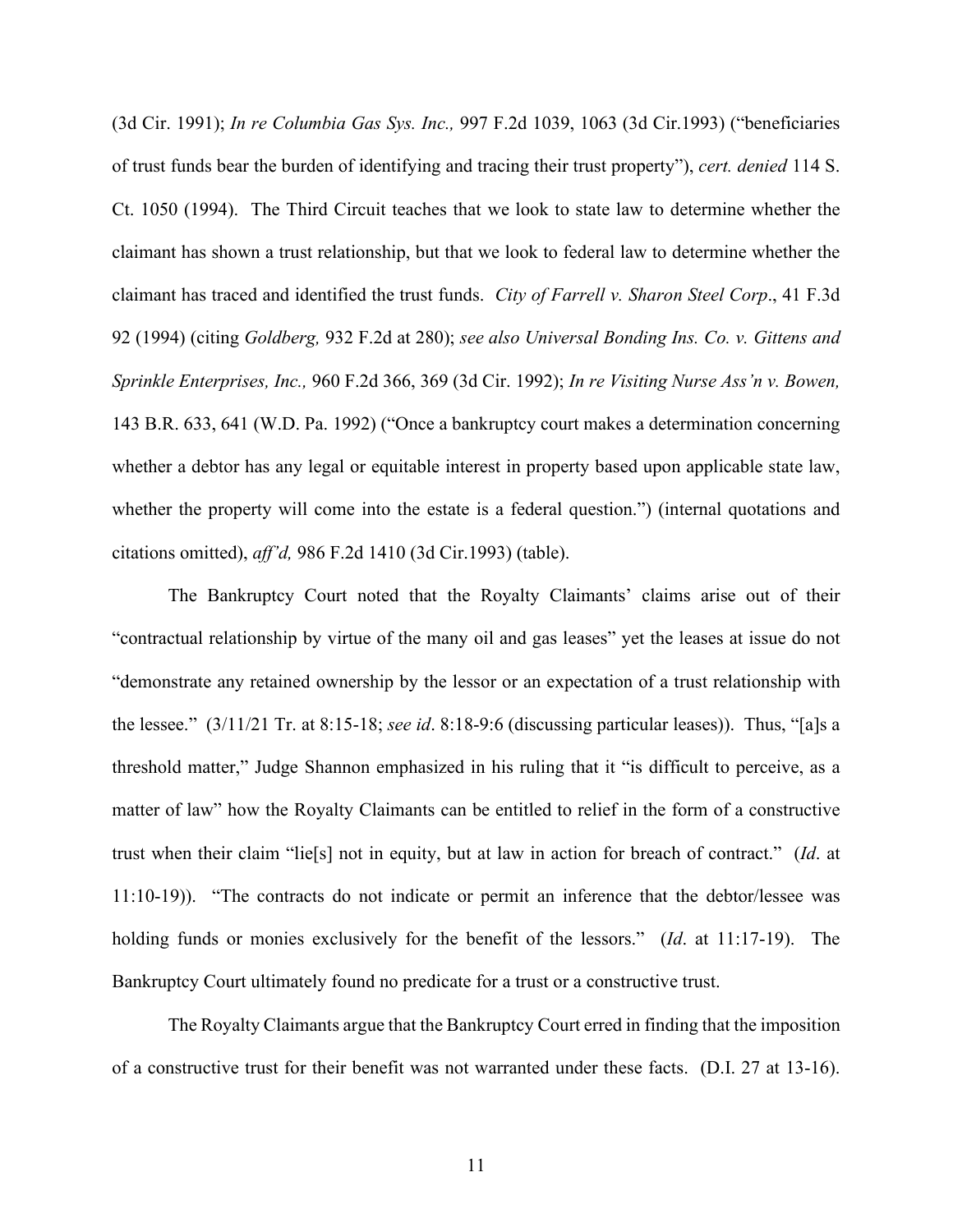The Royalty Claimants argue that, under two Colorado appellate decisions, *Lawry* and *Yetter*, the imposition of a constructive trust is not precluded simply because the Royalty Claimants are asserting a breach of contract claim. In *Lawry v. Palm*, 192 P.3d 550, 563 (2008), however, the constructive trust was premised on an unjust enrichment claim, not a breach of contract claim. *Id*. at 564. The Colorado Court of Appeals stated "[a] plaintiff is entitled to recover based on the unjust enrichment of a defendant when the plaintiff has *no alternative right under an enforceable contract.*" *Id.* (emphasis added). And in *Yetter Well Serv., Inc. v. Cimarron Oil Co.,* 841 P.2d 1068, 1070 (Colo. App. 1992), the underlying cause of action was a fraudulent transfer from Cimarron to a third party, Tandem, and the Colorado Court of Appeals did not impose a constructive trust on amounts held by Cimarron, but rather on interests transferred to the third party, Tandem. *See id*. at 1070-71.

Appellants have failed to establish the considerations warranting imposition of a constructive trust under Colorado law. "A constructive trust . . . can attach to property obtained by fraud, duress, or the abuse of a confidential relationship, or to any other property that 'in equity and good conscience' does not belong to the constructive trustee." *Lawry*, 192 P.3d at 563 (internal citations omitted). "A constructive trust is an extremely flexible remedy, appropriate in circumstances involving fraud or duress, or when a confidential relationship exists, and also to prevent unjust enrichment. It is also appropriate if innocent third persons have subsequently acquired an interest in the property." *Yetter,* 841 P.2d at 1070.

Appellants do not appear to argue that a constructive trust is appropriate here based on fraud, duress, or the existence of a confidential relationship. (*See* D.I. 27 at 13-16; D.I. 31 at 3-4). Further, no claim has been made that the Debtor retained monies at issue with knowledge of some form of a preexisting trust relationship between a third party and the Royalty Claimants. (*See id*.).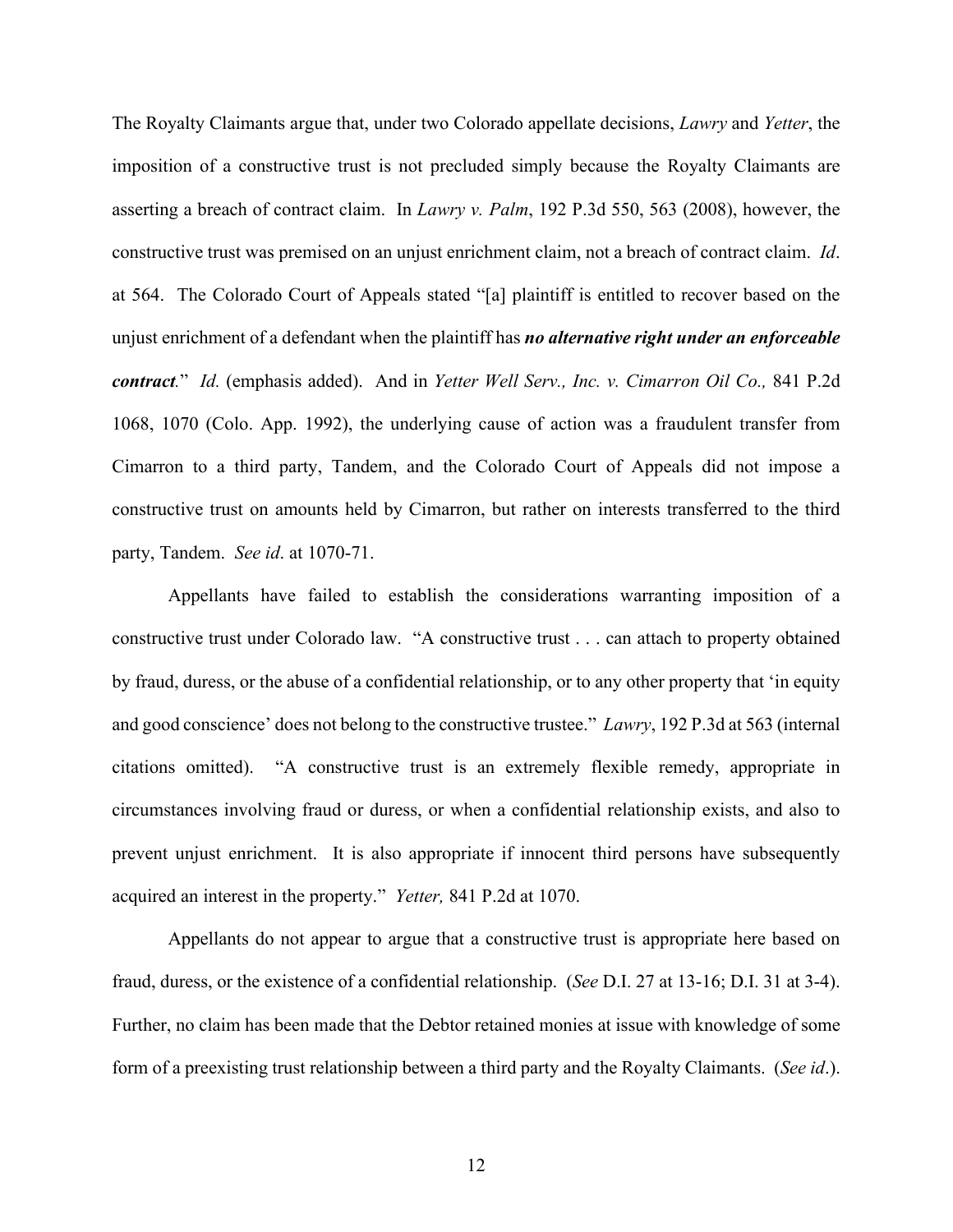Appellants argue that controlling Colorado appellate decisions have consistently recognized that a constructive trust remedy is appropriate where "the person holding the [alleged] title to property would profit by a wrong, or be unjustly enriched if he was permitted to keep the property." (D.I. 27 at 15 (quoting *Mancuso v. United Bank of Pueblo*, 818 P.2d 732, 737-38 (Colo. 1991)). But the Colorado cases that the Royalty Claimants cited below—specifically, *Ralston Oil & Gas Co. v. July Corp.,* 719 P.2d 334 (Colo. App. 1985), *Page v. Clark,* 592 P.2d 792 (Colo. 1979), *Mancuso,*  and *Yetter*—are distinguishable by facts or circumstances that are not present here. *Ralston*  involved a business deal gone wrong between two former friends and neighbors. *See Ralston*, 719 P.2d at 338. There, the court discussed imposing a constructive trust when a confidential relationship between two parties is abused. *Id*. ("Thus, a transfer of property obtained as a result of an abuse of a confidential relationship between two parties may be set aside, and the court may remedy such abuse by imposing a constructive trust"). Similarly, in *Page*, the court and "the parties . . . focused on whether there was a confidential relationship." *Page*, 592 P.2d at 798. In *Mancuso*, the court held summary judgment to be improperly granted against the imposition of a constructive trust under the alternate theories of (i) abuse of a confidential relationship and (ii) a party's knowledge of a preexisting trust relationship with a third party. *Mancuso*, 818 P.2d at 737. And in *Yetter*, the court cited the *Mancuso* case with limited discussion in the context of distinguishable facts. *Yetter*, 841 P.2d at 1070-71 (imposing constructive trust as a remedy under state fraudulent conveyance statute).

Simply put, none of the cited decisions were made in the context of a simple contractual dispute between parties in an arms-length contractual relationship about the payment terms of the relevant contract, and the Royalty Claimants have not met their burden of justifying the imposition of a constructive trust under federal common law or state law.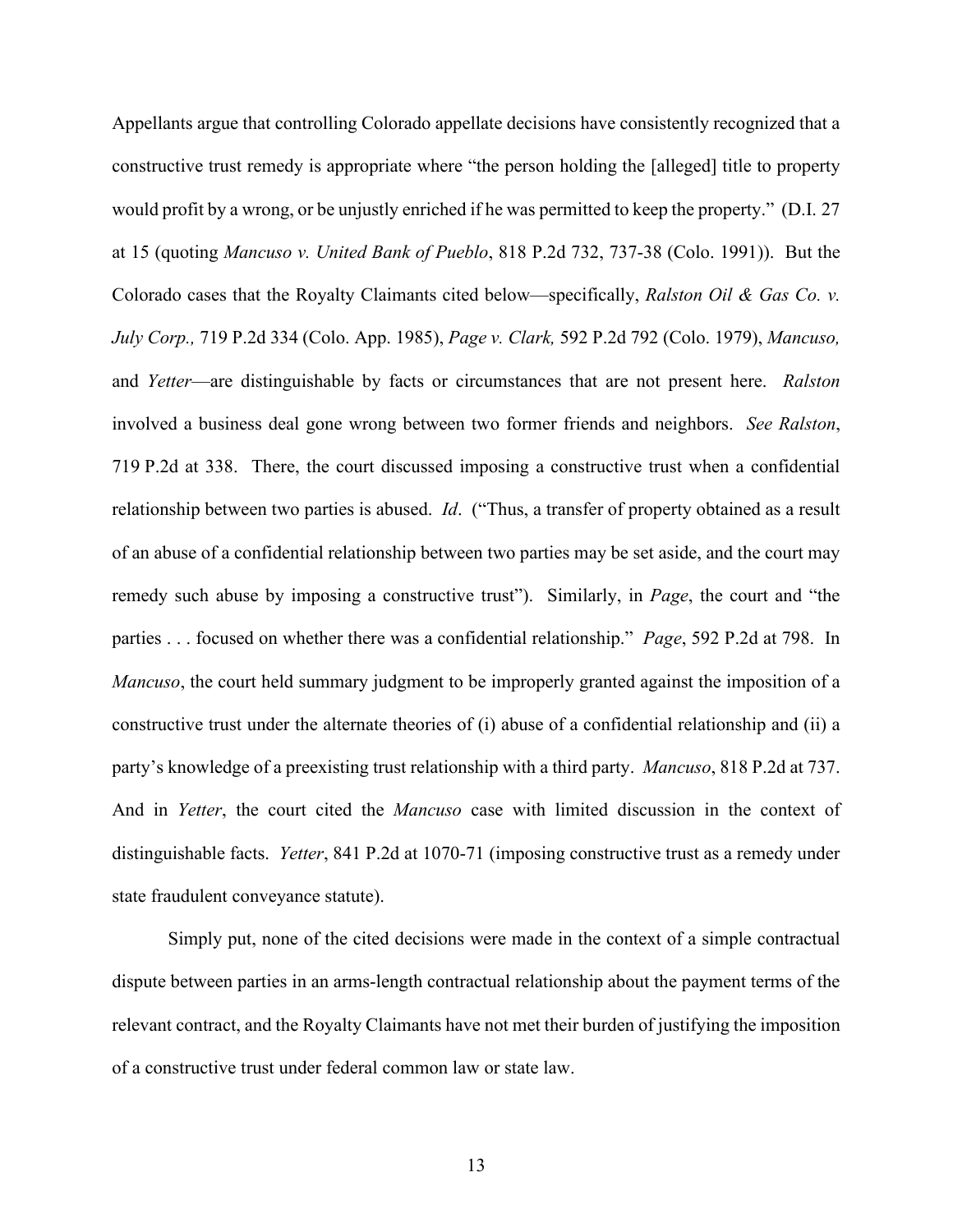# **B. Appellants' Arguments Regarding Ownership Under Colorado Law Are Unsupported and Inapposite**

The Royalty Claimants argue that they have a "reserved ownership interest in their percentage royalty share of the proceeds received on Ursa's sale of the natural gas products produced and sold from wells subject to the Royalty Claimants' leases." (D.I. 27 at 8). In support of this argument, the Royalty Claimants cite the Colorado Supreme Court's decision in *Simson v. Langholf*, 293 P.2d 302 (Colo. 1956). (*See id*. at 7-8). In *Simson*, the Colorado Supreme Court distinguished a mineral interest from a royalty interest, quoting the Supreme Court of Oklahoma that explained that under Oklahoma law a royalty interest is "an interest in the proceeds derived from the minerals which a lessee has located, developed and produced." *Id*. at 307. But the Court agrees with the Wind-Down Debtor that *Simson* does not support the Royalty Claimants' contention that they have a *reserved ownership* interest in the sale proceeds—nor do any of the other cases cited by the Royalty Claimants. As the Wind-Down Debtor correctly points out, this would be true only if the Debtors held amounts in trust for the Royalty Claimants, which they did not and were not required to do under any law or contract. *See, e.g., In re MCZ, Inc.*, 82 B.R. 40, 42 (Bankr. S.D. Tex. 1987) (finding debtor oilfield operator was a bailee by agreement with working interest owners and had escrowed funds for royalty holders in account for sale proceeds); *Boyd v. Martin Expl. Co.*, 56 B.R. 776, 780 (E.D. La. 1986) (constructive trust placed on overriding royalty interests, not proceeds, based on agreements showing debtor was holding interests for benefit of others); *In re Reichmann Petroleum Corp.*, 434 B.R. 790, 797 (Bankr. S.D. Tex. 2010) (constructive trust on working interests, not proceeds, held by debtor for buyers it had allegedly defrauded).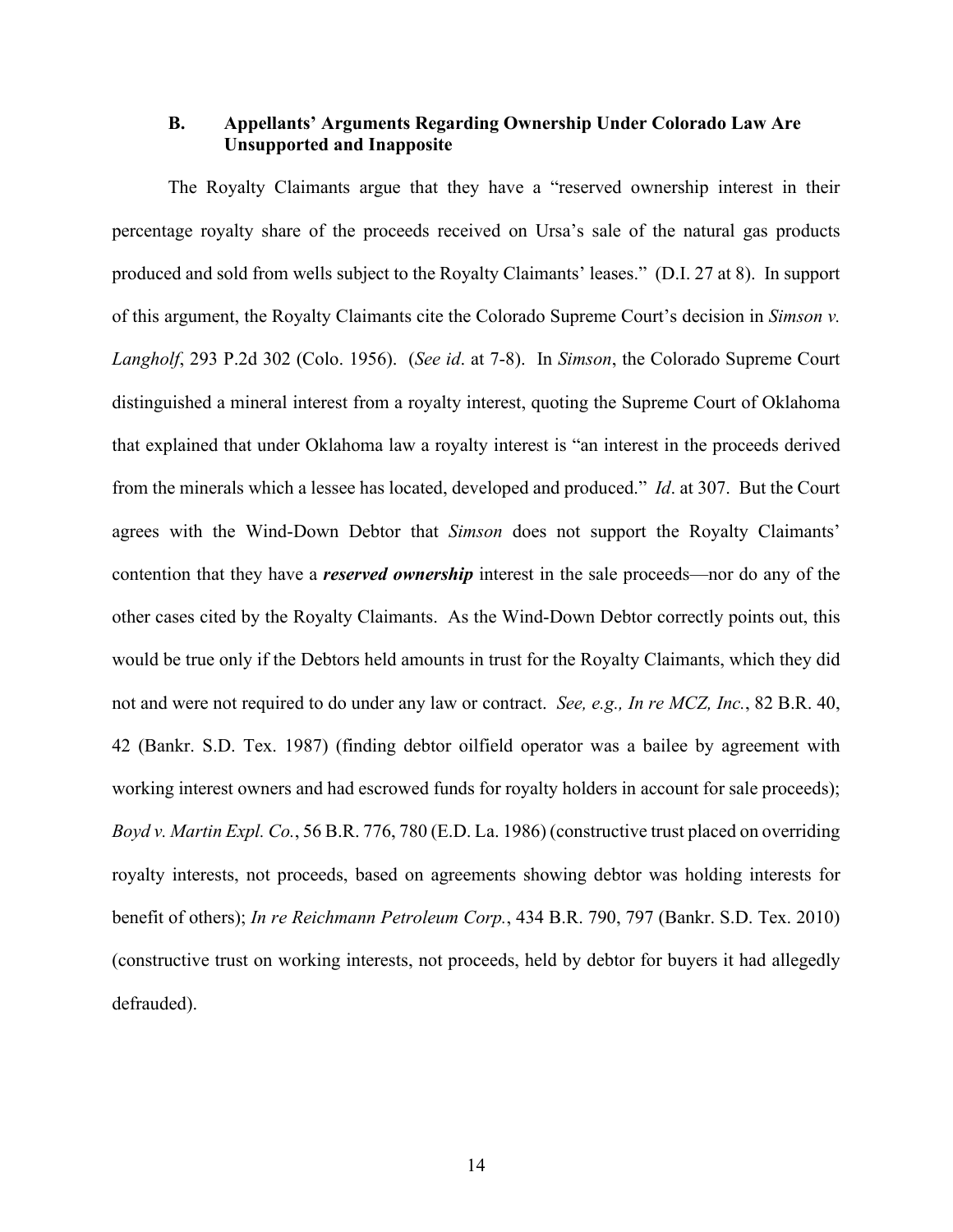## **C.** *Extraction Oil & Gas* **Ruling Is Inapplicable**

The Royalty Claimants argue that the same issue was decided correctly by the Bankruptcy Court in the *Extraction Oil & Gas* case and this Court should follow suit. (D.I. 27 at 11-12). The Royalty Claimant's reliance is misplaced. After careful consideration of that ruling, Judge Shannon observed that "[t]he Extraction case does not stand for the proposition that unpaid or underpaid royalties are funds that are not property of the debtor's estate." (3/11/21 Tr. 12:10-12).

In that case, in the context of a plan confirmation hearing, the royalty holders at issue objected to language in a proposed plan of reorganization which would have deemed them general unsecured creditors, all before the issue had been litigated or their claim had otherwise been determined. *See In re Extraction Oil & Gas, Inc., et al.*, No. 20-11548 (CSS) (Bankr. D. Del. Dec. 28, 2020), Bankr. D.I. 1534 (12/22/20 transcript of confirmation hearing) at 35:21-36:2). The court agreed with the royalty holders' position that it would be premature to classify them in the plan as general unsecured creditors before determining the bona fides of their allegations. (*Id*. at 87:10-88:24). The royalty holders did not seek to prove that they had a fiduciary or trust relationship with the *Extraction* debtors, and the court did not rule on, or otherwise consider, whether the property was actually property of the estate or not. (*Id*.) The court was resolving an objection to confirmation of a plan of reorganization and nothing more; it was not determining the actual validity of their claims. (*Id*. 35:21-23, 87:10-88:24). The Royalty Claimants' reliance on the *Extraction* is misplaced.

The Court agrees with the Wind-Down Debtor that a more applicable case is *Southland Royalty Co.*, in which royalty claimants initiated adversary proceedings also alleging underpayment of royalties. As is the case here, the dispute in *Southland* turned on whether any underpayment claims represented by proceeds received by the Southland debtors were property of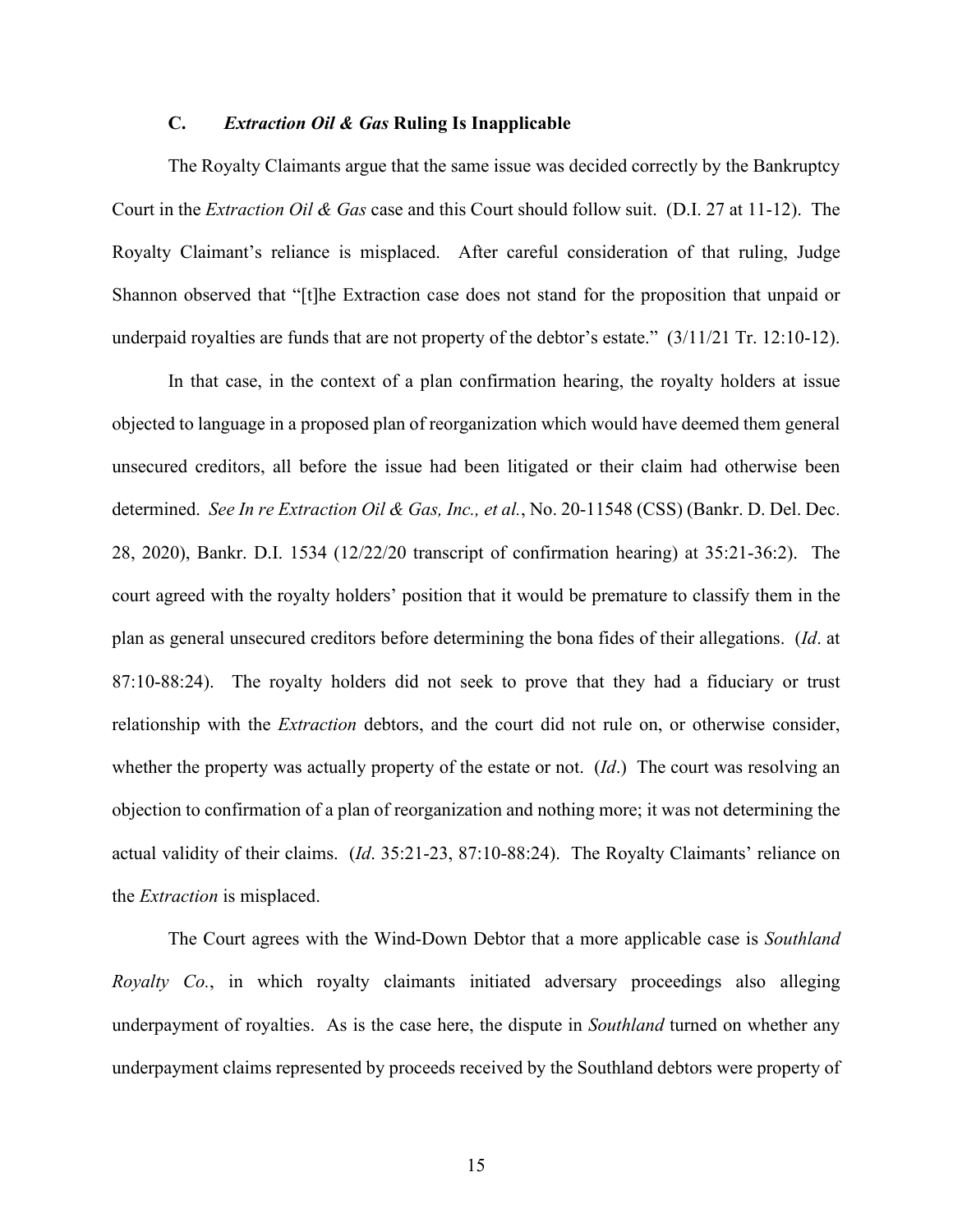the bankruptcy estates, and the court considered cross-motions for summary judgment. *In re Southland Royalty Co., LLC*, Case No. 20-10158 (Bankr. D. Del. May 14, 2021), Bankr. D.I. 1677 (" $5/12/21$  Tr.") at 46:23-47:2). Following full briefing and a hearing, the court held that the funds sought by the royalty claimants were property of the debtor's estate, not funds constituting property of the royalty claimants. (*Id*. at 58:2-4). Royalty Claimants argue that the Southland decision is not instructive because the oil and gas properties in *Southland* are in New Mexico. (D.I. 31 at 7). The Court disagrees. The *Southland* ruling was grounded in the same tenets as Judge Shannon's in this case—that, first, applicable state law only grants the claimant a right to a contractual stream of royalty payments, not a property interest in the oil and gas (5/12/21 Tr. at 49:2-5), and second, the leases in question did not establish a constructive trust relationship (*id*. at 52:25-53:10).

## **D. Royalty Claimants' Reliance on the Debtors' First Day Motion Is Misplaced**

Finally, Royalty Claimants cite a first day motion filed by Debtors which sought authority

to continue making royalty payments (*Ursa Piceance* Bankr. D.I. 11) ("the Royalty Motion"):

(1) Ursa "only take[s] possession of the proceeds from the sale of the Royalty Interest Owners' . . . share of oil and gas production because [Ursa] market[s] and sell[s] the oil and gas production before remitting the Royalty Payments to them" (*id*. at 14-15); and

(2) "[T]o the extent [Ursa has] proceeds of the Royalty Interests in [its] possession, [Ursa] may hold only bare legal title to the oil and gas production attributable to the Royalty Interest Owners" (*id*. at 13).

As the Bankruptcy Court noted:

The claimants justifiably accord significance to the fact that the debtors, in various first day critical payment motions, stated that undisputed royalty amounts should be paid under the doctrine of necessity in part on the ground that royalty amounts "could be argued to not be property of the debtor's estate"; however, the court is also obliged to accord weight to the debtor's reservation contained in each of these motions that its qualified statements cannot constitute admissions by the debtor as to ownership and property of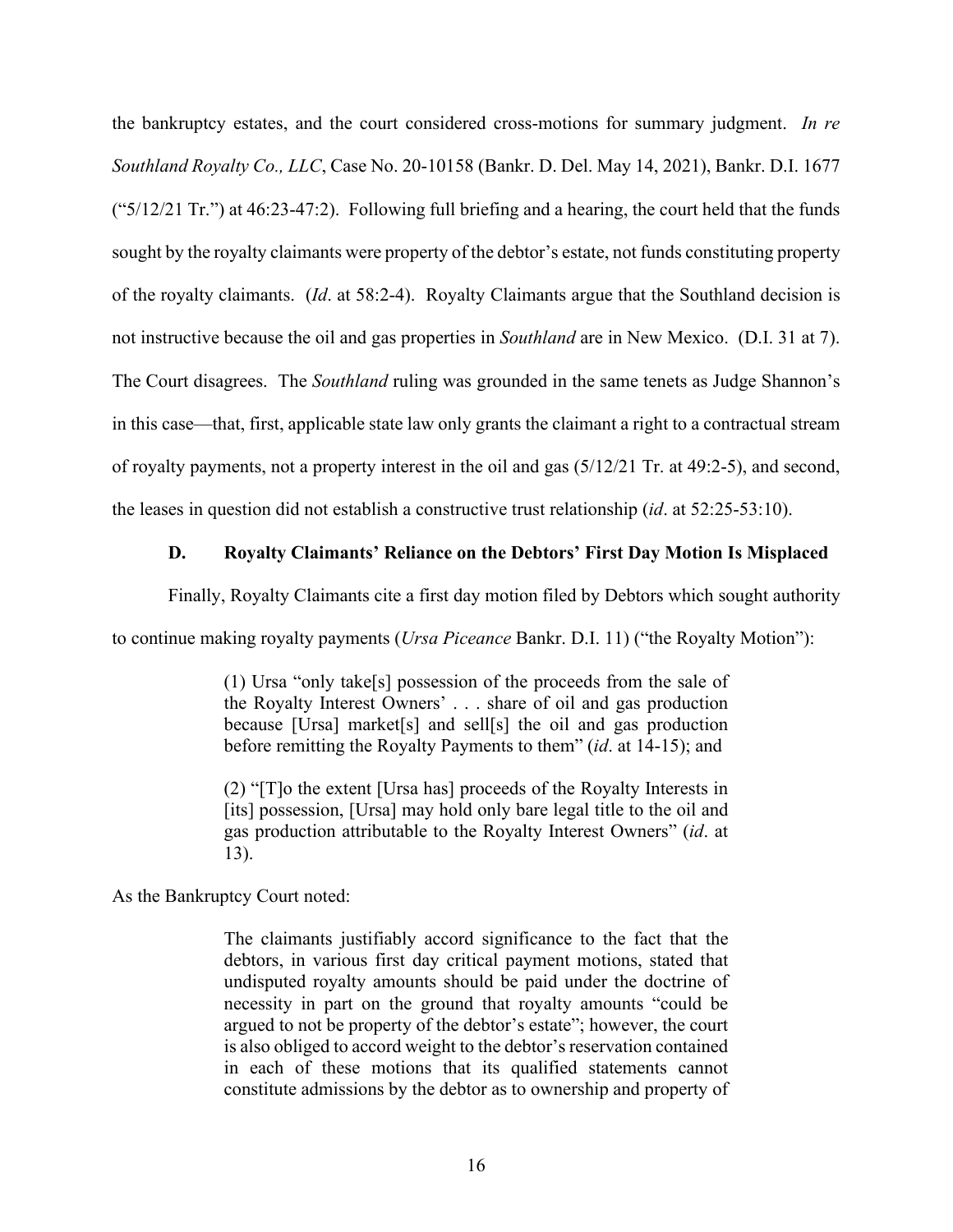the estate. Accordingly, the quoted language from the first day motions is certainly not dispositive of the direct question that is before the court today.

(3/11/21 Tr. at 10:2-14). According to the Royalty Claimants, Debtors' statements in support of the Royalty Motion were made in accordance with relevant facts and applicable Colorado law, Debtors have never sought to withdraw or correct any of these statements, and the Bankruptcy Court improperly disregarded them. (*See* D.I. 31 at 7-8).

The Court agrees that Royalty Claimants' reliance on the Royalty Motion is misplaced. The Royalty Motion explains the legal risk of stopping payments that could lead to costly and unnecessary disruptions to the bankruptcy process, such as litigation. The excerpted statements address *undisputed* royalty amounts, and outlining potential claims available to royalty holders in the event payments are stopped is not an admission of those claims' validity. Indeed, the excerpts quoted by the Royalty Claimants are couched in qualifying language such as "*may* hold only bare legal title," "*could be* argued to exclude . . . from property of the estate." More importantly, Royalty Claimants have ignored a critical statement that applies to all of the excerpts: "Nothing in this [Royalty] Motion shall constitute an admission or acknowledgment by the Debtors that any Royalty Interest or Working Interest, or any cash or assets relating thereto, do not constitute property of the Debtors' estates under § 541 of the Bankruptcy Code." (Royalty Motion ¶ 8 n.3).

## **IV. CONCLUSION**

The Royalty Claimants have not carried their burden to warrant imposition of a constructive trust, and the Order will be affirmed. An appropriate order follows.